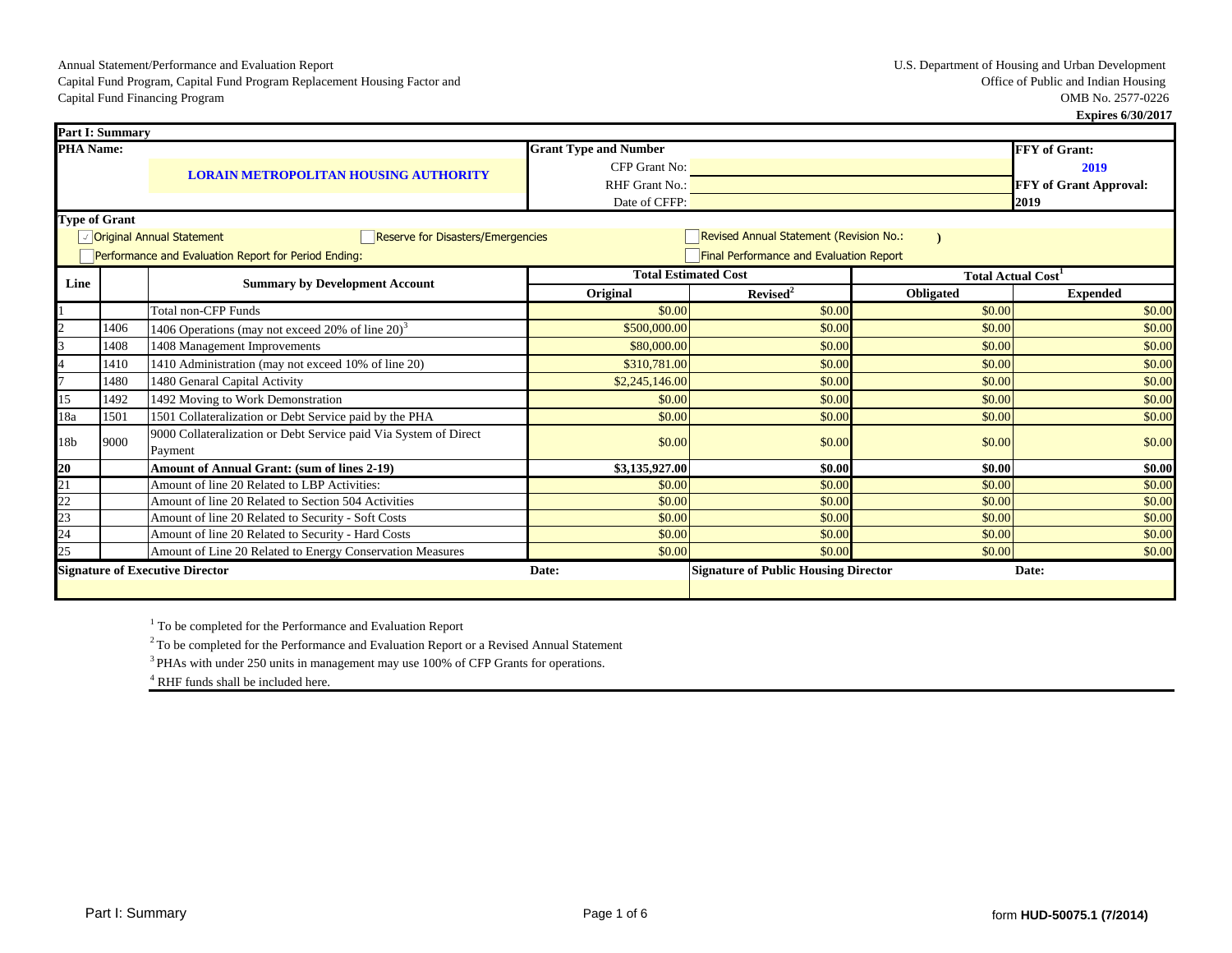## **Annual Statement/Performance and Evaluation Report U.S. Department of Housing and Urban Development Capital Fund Program, Capital Fund Program Replacement Housing Factor and Office of Public and Indian Housing Capital Fund Financing Program**

| <b>Part II: Supporting Pages</b> |                                                 |                                                |          |                             |                      |                                 |                                       |                       |
|----------------------------------|-------------------------------------------------|------------------------------------------------|----------|-----------------------------|----------------------|---------------------------------|---------------------------------------|-----------------------|
| <b>PHA Name:</b>                 |                                                 | <b>Grant Type and Number</b>                   |          |                             |                      | <b>Federal FFY of Grant:</b>    |                                       |                       |
|                                  | <b>LORAIN METROPOLITAN HOUSING AUTHORITY</b>    | <b>CFP Grant No.:</b><br><b>RHF Grant No.:</b> |          |                             |                      | 2019                            |                                       |                       |
|                                  |                                                 | CFFP (Yes/No):                                 |          |                             |                      |                                 |                                       |                       |
| <b>Development Number/</b>       | <b>General Description of Major Work</b>        | <b>Development</b>                             |          | <b>Total Estimated Cost</b> |                      | <b>Total Actual Cost</b>        |                                       |                       |
| <b>Activities</b>                | Name/PHA-wide<br><b>Categories</b>              |                                                | Quantity | Original                    | Revised <sup>1</sup> | Funds<br>Obligated <sup>2</sup> | <b>Funds</b><br>Expended <sup>2</sup> | <b>Status of Work</b> |
| <b>PHA-Wide</b>                  | <b>Operations Expense Subtotal</b>              | 1406                                           |          | \$500,000.00                | \$0.00               |                                 |                                       |                       |
| AMP <sub>1</sub>                 | <b>Transfer to Operations</b>                   |                                                |          | \$100,000.00                | \$0.00               | \$0.00                          | \$0.00                                |                       |
| AMP <sub>2</sub>                 | <b>Transfer to Operations</b>                   |                                                |          | \$100,000.00                | \$0.00               | \$0.00                          | \$0.00                                |                       |
| AMP <sub>3</sub>                 | <b>Transfer to Operations</b>                   |                                                |          | \$100,000.00                | \$0.00               | \$0.00                          | \$0.00                                |                       |
| AMP <sub>4</sub>                 | <b>Transfer to Operations</b>                   |                                                |          | \$100,000.00                | \$0.00               | \$0.00                          | \$0.00                                |                       |
| AMP <sub>5</sub>                 | <b>Transfer to Operations</b>                   |                                                |          | \$100,000.00                | \$0.00               | \$0.00                          | \$0.00                                |                       |
|                                  |                                                 |                                                |          |                             |                      |                                 |                                       |                       |
| <b>PHA-Wide</b>                  | <b>Management Improvements Subtotal</b>         | 1408                                           |          | \$80,000.00                 | \$0.00               | \$0.00                          | \$0.00                                |                       |
| <b>COCC</b>                      | <b>Paperless Initiative - Hardware/Software</b> |                                                |          | \$32,000.00                 | \$0.00               | \$0.00                          | \$0.00                                |                       |
| AMP <sub>1</sub>                 | <b>Paperless Initiative - Hardware/Software</b> |                                                |          | \$12,000.00                 | \$0.00               | \$0.00                          | \$0.00                                |                       |
| AMP <sub>2</sub>                 | <b>Paperless Initiative - Hardware/Software</b> |                                                |          | \$12,000.00                 | \$0.00               | \$0.00                          | \$0.00                                |                       |
| AMP <sub>3</sub>                 | <b>Paperless Initiative - Hardware/Software</b> |                                                |          | \$12,000.00                 | \$0.00               | \$0.00                          | \$0.00                                |                       |
| AMP <sub>4</sub>                 | <b>Paperless Initiative - Hardware/Software</b> |                                                |          | \$12,000.00                 | \$0.00               | \$0.00                          | \$0.00                                |                       |
| AMP <sub>5</sub>                 |                                                 |                                                |          | \$0.00                      | \$0.00               | \$0.00                          | \$0.00                                |                       |
|                                  |                                                 |                                                |          |                             |                      |                                 |                                       |                       |
| <b>PHA-Wide</b>                  | <b>Administration Subtotal</b>                  | 1410                                           |          | \$310,781.00                | \$0.00               | \$0.00                          | \$0.00                                |                       |
| AMP <sub>1</sub>                 | <b>CFP Management Fee</b>                       |                                                |          | \$78,006.00                 | \$0.00               | \$0.00                          | \$0.00                                |                       |
| AMP <sub>2</sub>                 | <b>CFP Management Fee</b>                       |                                                |          | \$85,589.00                 | \$0.00               | \$0.00                          | \$0.00                                |                       |
| AMP3                             | <b>CFP Management Fee</b>                       |                                                |          | \$80,617.00                 | \$0.00               | \$0.00                          | \$0.00                                |                       |
| AMP <sub>4</sub>                 | <b>CFP Management Fee</b>                       |                                                |          | \$55,537.00                 | \$0.00               | \$0.00                          | \$0.00                                |                       |
| AMP 5                            | <b>CFP Management Fee</b>                       |                                                |          | \$11,032.00                 | \$0.00               | \$0.00                          | \$0.00                                |                       |
|                                  |                                                 |                                                |          |                             |                      |                                 |                                       |                       |
| <b>PHA-Wide</b>                  | <b>Fees and Costs Subtotal</b>                  | 1480                                           |          | \$2,245,146.00              | \$0.00               | \$0.00                          | \$0.00                                |                       |
| AMP <sub>1</sub>                 | <b>Construction Supervision</b>                 |                                                |          | \$16,250.00                 | \$0.00               | \$0.00                          | \$0.00                                |                       |
| AMP <sub>2</sub>                 | <b>Construction Supervision</b>                 |                                                |          | \$16,250.00                 | \$0.00               | \$0.00                          | \$0.00                                |                       |
| AMP <sub>3</sub>                 | <b>Construction Supervision</b>                 |                                                |          | \$16,250.00                 | \$0.00               | \$0.00                          | \$0.00                                |                       |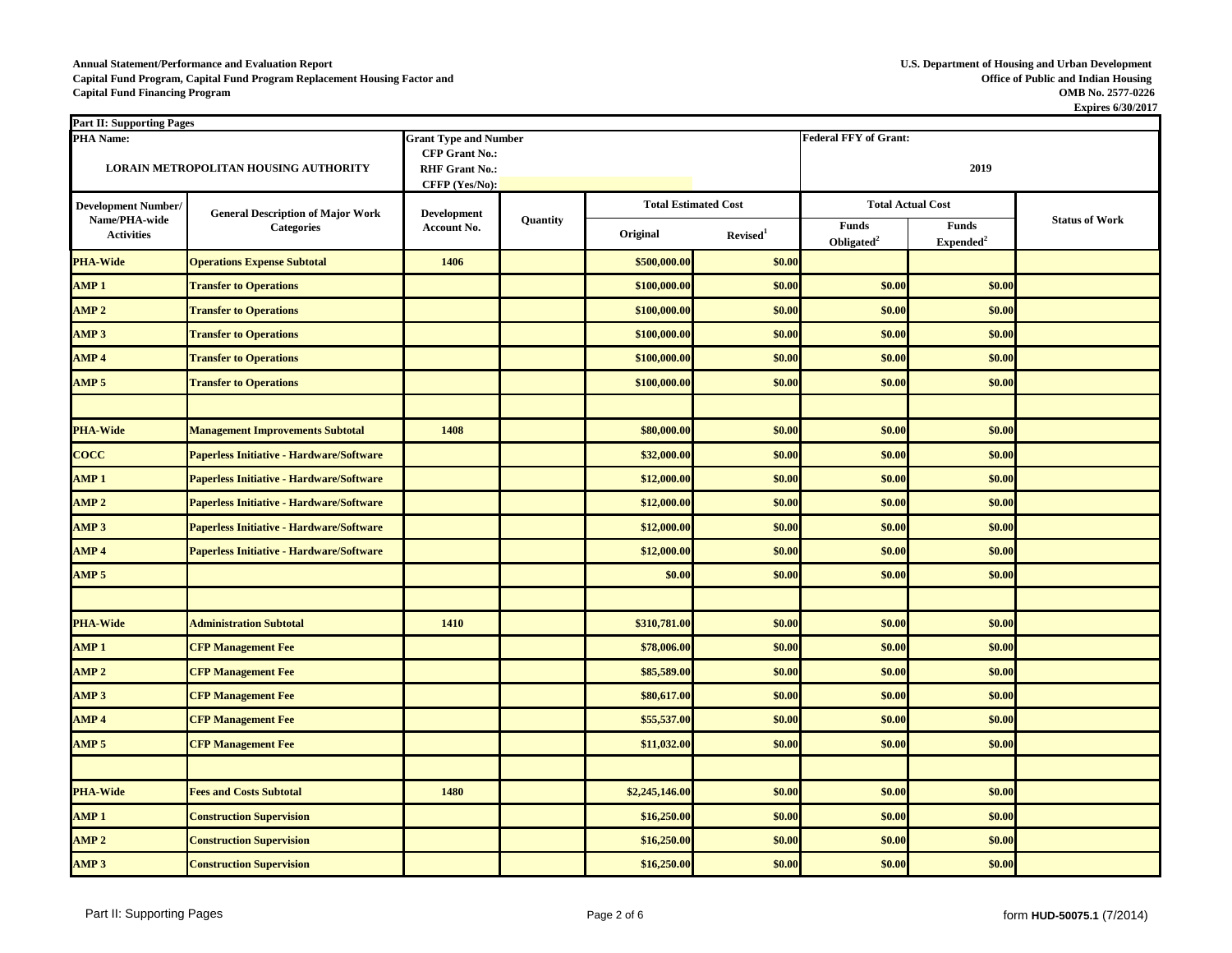## **Annual Statement/Performance and Evaluation Report U.S. Department of Housing and Urban Development Capital Fund Program, Capital Fund Program Replacement Housing Factor and** Capital Fund Program, Capital Fund Program Replacement Housing Factor and<br>Capital Fund Financing Program **Capital Fund Financing Program OMB No. 2577-0226**

| <b>Part II: Supporting Pages</b>                                                              |                                                                                           |                              |                   |              |                             |                              |                                       |                           |
|-----------------------------------------------------------------------------------------------|-------------------------------------------------------------------------------------------|------------------------------|-------------------|--------------|-----------------------------|------------------------------|---------------------------------------|---------------------------|
| <b>PHA Name:</b>                                                                              |                                                                                           | <b>Grant Type and Number</b> |                   |              |                             | <b>Federal FFY of Grant:</b> |                                       |                           |
|                                                                                               |                                                                                           | <b>CFP Grant No.:</b>        |                   |              |                             |                              |                                       |                           |
|                                                                                               | <b>LORAIN METROPOLITAN HOUSING AUTHORITY</b>                                              | <b>RHF Grant No.:</b>        |                   |              |                             | 2019                         |                                       |                           |
|                                                                                               |                                                                                           | CFFP (Yes/No):               |                   |              |                             |                              |                                       |                           |
| <b>Development Number/</b><br>Name/PHA-wide                                                   | <b>General Description of Major Work</b>                                                  | <b>Development</b>           |                   |              | <b>Total Estimated Cost</b> |                              | <b>Total Actual Cost</b>              |                           |
| <b>Activities</b>                                                                             | <b>Categories</b>                                                                         |                              | <b>Quantity</b>   | Original     | Revised <sup>1</sup>        | Funds<br>Obligated $2$       | <b>Funds</b><br>Expended <sup>2</sup> | <b>Status of Work</b>     |
| AMP <sub>4</sub>                                                                              | <b>Construction Supervision</b>                                                           |                              |                   | \$16,250.00  | \$0.00                      | \$0.00                       | \$0.00                                |                           |
| AMP <sub>5</sub>                                                                              | <b>Construction Supervision</b>                                                           |                              |                   | \$16,250.00  | \$0.00                      | \$0.00                       | \$0.00                                |                           |
| <b>AMP 4/OH12-11</b><br><b>Albright Terrace</b>                                               | <b>Replace Refrigerators</b>                                                              |                              | 50                | \$25,000.00  | \$0.00                      | \$0.00                       | \$0.00                                |                           |
| <b>AMP 4/OH12-4</b><br><b>John Frederick Oberlin Replace Refrigerators</b><br><b>Highrise</b> |                                                                                           |                              | 51                | \$25,500.00  | \$0.00                      | \$0.00                       | \$0.00                                |                           |
| <b>AMP 2/OH12-5</b><br><b>Kennedy Plaza</b>                                                   | <b>Replace Stoves</b>                                                                     |                              | 177               | \$79,650.00  | \$0.00                      | \$0.00                       | \$0.00                                |                           |
| <b>AMP 2/OH12-10</b><br><b>Lakeview Plaza</b>                                                 | <b>Replace Stoves</b>                                                                     |                              | 207               | \$93,150.00  | \$0.00                      | \$0.00                       | \$0.00                                |                           |
| <b>AMP3/OH12-6</b><br><b>Riverview Plaza</b>                                                  | <b>Replace Stoves (Gas)</b>                                                               |                              | <b>180</b>        | \$99,000.00  |                             |                              |                                       |                           |
| Amp4/OH12-11<br><b>Albright Terrace</b>                                                       | <b>Replace Stoves</b>                                                                     |                              | 50                | \$21,250.00  |                             |                              |                                       |                           |
| <b>AMP 2/OH12-5</b><br><b>Kennedy Plaza</b>                                                   | <b>Replace Thru-Wall Air Conditioners</b>                                                 |                              | 177               | \$70,800.00  | \$0.00                      | \$0.00                       | \$0.00                                |                           |
| <b>AMP 4/OH12-11</b><br><b>Albright Terrace</b>                                               | <b>Replace Thru-Wall Air Conditioners</b>                                                 |                              | 50                | \$20,000.00  | \$0.00                      | \$0.00                       | \$0.00                                |                           |
| Amp4/OH12-4 John<br><b>Frederick Oberlin</b><br><b>Highrise</b>                               | <b>Replace Thru-Wall Air Conditioners</b>                                                 |                              | 51                | \$20,400.00  |                             |                              |                                       |                           |
| <b>AMP 3/OH12-6</b><br><b>Riverview Plaza</b>                                                 | <b>Riverview Foundation/Riverbank</b><br><b>Stabilization</b>                             |                              |                   | \$100,000.00 | \$0.00                      | \$0.00                       |                                       | \$0.00 Split with CFP2018 |
| <b>AMP 2/OH12-10</b><br><b>Lakeview Plaza</b>                                                 | <b>Replace Standpipe System</b>                                                           |                              | 1 Building        | \$195,300.00 | \$0.00                      | \$0.00                       | \$0.00                                |                           |
| <b>AMP 4/OH12-4</b><br><b>Highrise</b>                                                        | <b>John Frederick Oberlin Entry Access Control/Intercom System</b>                        |                              | 51                | \$108,500.00 | \$0.00                      | \$0.00                       | \$0.00                                |                           |
| AMP 4/OH12-4 John<br><b>Frederick Oberlin</b><br><b>Highrise</b>                              | <b>Camera &amp; Recording System</b>                                                      |                              | <b>1 Building</b> | \$81,375.00  | \$0.00                      | \$0.00                       | \$0.00                                |                           |
| AMP 4/OH12-4 John<br><b>Frederick Oberlin</b><br><b>Highrise</b>                              | <b>Interior/Exterior Lighting</b>                                                         |                              | 1 Building        | \$32,550.00  | \$0.00                      | \$0.00                       | \$0.00                                |                           |
| <b>AMP 4/OH12-13/14</b><br><b>Southside Gardens</b>                                           | <b>Predevelopment Planning Costs - Grant</b><br>writing - consultants                     |                              |                   | \$100,000.00 | \$0.00                      | \$0.00                       | \$0.00                                |                           |
| <b>Villa</b>                                                                                  | <b>AMP 3/OH12-3 Wilkes Predevelopment Planning Costs - Grant</b><br>writing - consultants |                              |                   | \$100,000.00 |                             |                              |                                       |                           |
| <b>AMP 3/OH12-3 Wilkes</b><br><b>Villa</b>                                                    | <b>Redevelopment Activities - Construct</b><br><b>Prototype Townhouse</b>                 |                              | 4 units           | \$991,421.00 | \$0.00                      | \$0.00                       | \$0.00                                |                           |
|                                                                                               |                                                                                           |                              |                   |              |                             |                              |                                       |                           |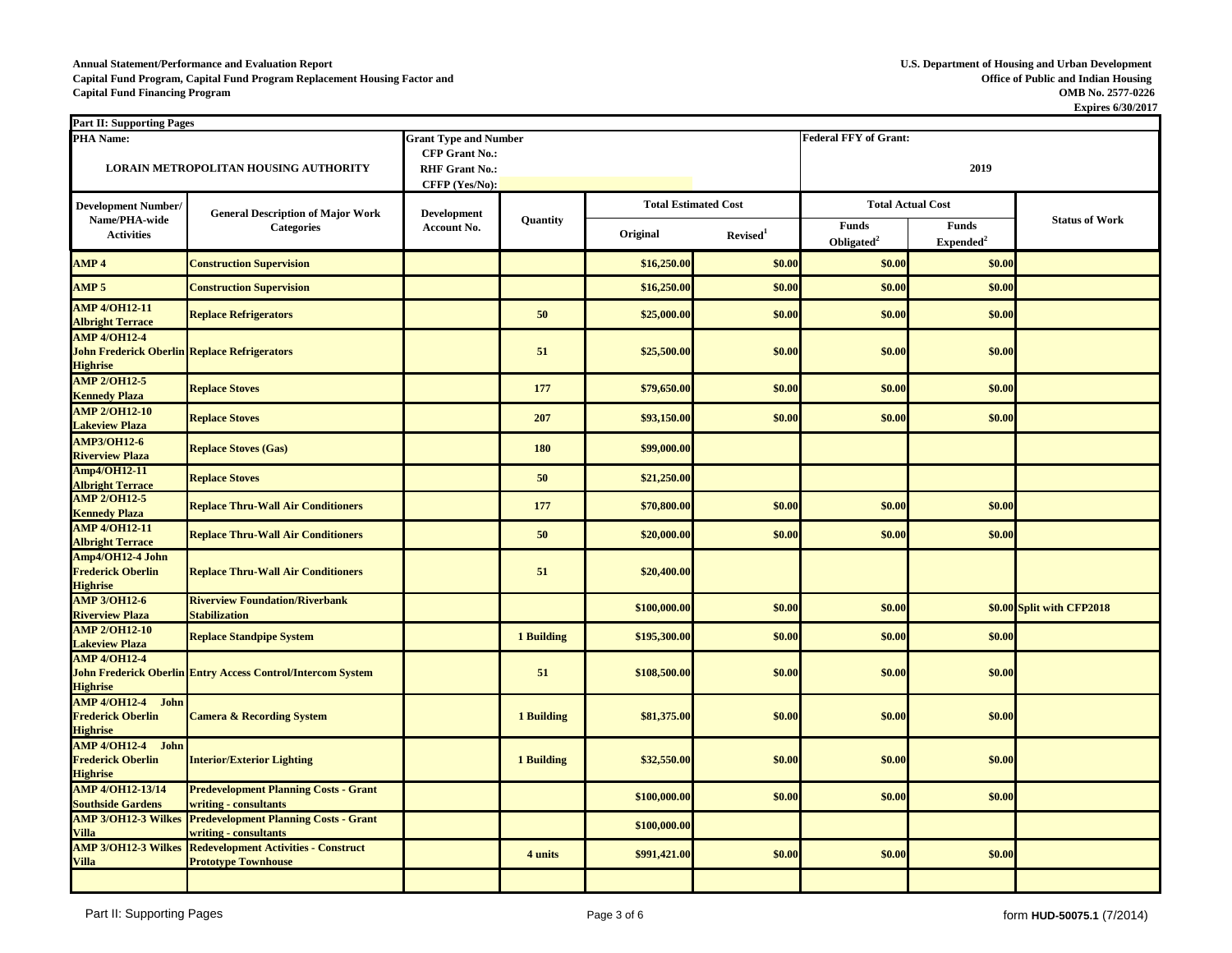## **Annual Statement/Performance and Evaluation Report U.S. Department of Housing and Urban Development Capital Fund Program, Capital Fund Program Replacement Housing Factor and Capital Fund Financing Program OMB No. 2577-0226**

| <b>Part II: Supporting Pages</b>   |                                                                                        |                                                                    |          |                             |                      |                                        |                      |                       |
|------------------------------------|----------------------------------------------------------------------------------------|--------------------------------------------------------------------|----------|-----------------------------|----------------------|----------------------------------------|----------------------|-----------------------|
| <b>PHA Name:</b>                   |                                                                                        | <b>Grant Type and Number</b>                                       |          |                             |                      | <b>Federal FFY of Grant:</b>           |                      |                       |
|                                    | LORAIN METROPOLITAN HOUSING AUTHORITY                                                  | <b>CFP Grant No.:</b><br><b>RHF Grant No.:</b><br>$CFFP$ (Yes/No): |          |                             | 2019                 |                                        |                      |                       |
| <b>Development Number/</b>         | <b>General Description of Major Work</b><br><b>Categories</b>                          | <b>Development</b><br>Account No.                                  | Quantity | <b>Total Estimated Cost</b> |                      | <b>Total Actual Cost</b>               |                      |                       |
| Name/PHA-wide<br><b>Activities</b> |                                                                                        |                                                                    |          | Original                    | Revised <sup>1</sup> | <b>Funds</b><br>Obligated <sup>2</sup> | Funds<br>$Expected2$ | <b>Status of Work</b> |
| <b>PHA-Wide</b>                    | <b>Moving to Work Demonstration</b>                                                    | 1492                                                               |          | \$0.00                      |                      | \$0.00                                 | \$0.00               |                       |
|                                    |                                                                                        |                                                                    |          |                             |                      |                                        |                      |                       |
| <b>PHA-Wide</b>                    | <b>Collateralization or Debt Service Via System</b><br>of Direct Payment Subtotal      | 1501                                                               |          | \$0.00                      |                      | \$0.00                                 | \$0.00               |                       |
|                                    |                                                                                        |                                                                    |          |                             |                      |                                        |                      |                       |
| <b>PHA-Wide</b>                    | <b>Collateralization of Debt Service Paid Via</b><br>system of Direct Payment Subtotal | 9000                                                               |          | \$0.00                      |                      | \$0.00                                 | \$0.00               |                       |
|                                    |                                                                                        |                                                                    |          |                             |                      |                                        |                      |                       |
|                                    |                                                                                        |                                                                    |          | \$3,135,927.00              | \$0.00               | \$0.00                                 | \$0.00               |                       |
|                                    |                                                                                        |                                                                    |          | $\overline{\phantom{a}}$    | \$3,135,927.00       |                                        |                      |                       |

**1 To be completed for the Performance and Evaluation Report or a Revised Annual Statement. \$ 3,135,927**

**2 To be completed for the Performance and Evaluation Report.**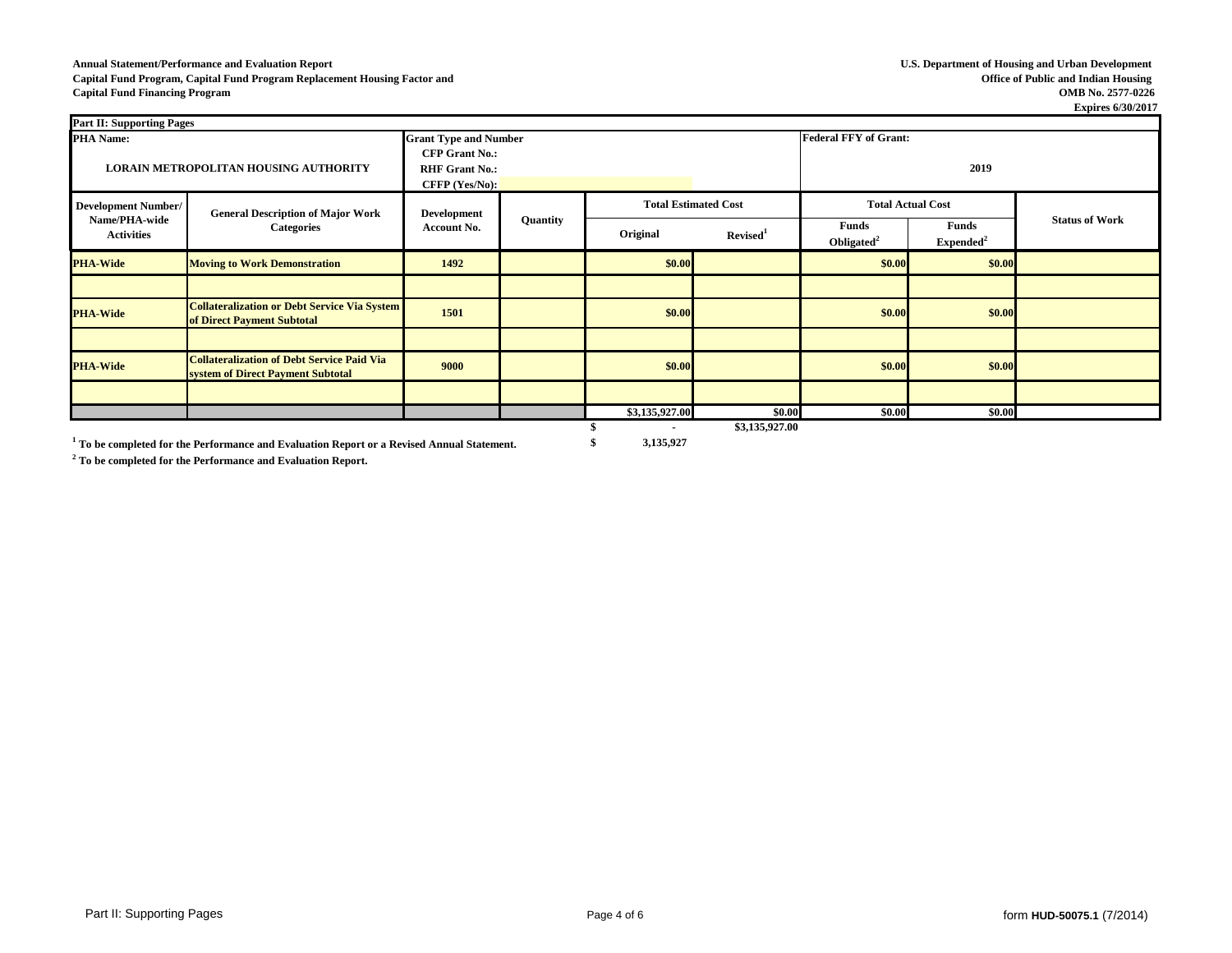Capital Fund Program, Capital Fund Program Replacement Housing Factor and Coffice of Public and Indian Housing Capital Fund Financing Program Replacement Housing Factor and Capital Fund Financing Program COMB No. 2577-0226 Capital Fund Financing Program

| Part III: Implementation Schedule for Capital Fund Financing Program |                                               |                                             |                 |                                                            |                                                      |
|----------------------------------------------------------------------|-----------------------------------------------|---------------------------------------------|-----------------|------------------------------------------------------------|------------------------------------------------------|
| <b>PHA Name:</b>                                                     |                                               |                                             |                 |                                                            | <b>Federal FFY of Grant:</b>                         |
|                                                                      | LORAIN METROPOLITAN HOUSING AUTHORITY         |                                             |                 |                                                            | 2019                                                 |
| <b>Development Number/</b>                                           | <b>All Fund Obligated</b>                     | (Quarter Ending Date)                       |                 | <b>All Funds Expended</b><br>(Quarter Ending Date)         |                                                      |
| Name/PHA-wide<br><b>Activities</b>                                   | <b>Original Obligation</b><br><b>End Date</b> | <b>Actual Obligation</b><br><b>End Date</b> | <b>End Date</b> | Original Expenditure Actual Expenditure<br><b>End Date</b> | <b>Reasons for Revised Target Dates</b> <sup>1</sup> |
| AMP <sub>1</sub>                                                     |                                               |                                             |                 |                                                            |                                                      |
| <b>OH12-1 Leavitt Homes</b>                                          | 6/1/2021                                      |                                             | 6/1/2023        |                                                            |                                                      |
| <b>OH12-2 Westview Terrace</b>                                       | 6/1/2021                                      |                                             | 6/1/2023        |                                                            |                                                      |
| OH12-12 Westgate Apartments                                          | 6/1/2021                                      |                                             | 6/1/2023        |                                                            |                                                      |
| OH12-120 8 Scattered Sites                                           | 6/1/2021                                      |                                             | 6/1/2023        |                                                            |                                                      |
| <b>AMP 2</b>                                                         |                                               |                                             |                 |                                                            |                                                      |
| OH12-5 John F. Kennedy Plaza                                         | 6/1/2021                                      |                                             | 6/1/2023        |                                                            |                                                      |
| OH12-10 Lakeview Plaza                                               | 6/1/2021                                      |                                             | 6/1/2023        |                                                            |                                                      |
| OH12-220 10 Scattered Sites                                          | 6/1/2021                                      |                                             | 6/1/2023        |                                                            |                                                      |
|                                                                      |                                               |                                             |                 |                                                            |                                                      |
| AMP <sub>3</sub>                                                     |                                               |                                             |                 |                                                            |                                                      |
| OH12-3 Wilkes Villa                                                  | 6/1/2021                                      |                                             | 6/1/2023        |                                                            |                                                      |
| <b>OH12-6 Riverview Plaza</b>                                        | 6/1/2021                                      |                                             | 6/1/2023        |                                                            |                                                      |
| OH12-320 14 Scattered Sites                                          | 6/1/2021                                      |                                             | 6/1/2023        |                                                            |                                                      |
| OH12-25 Parmeley 3 Units                                             | 6/1/2021                                      |                                             | 6/1/2023        |                                                            |                                                      |
| OH12-22 16th St. 2 Units                                             | 6/1/2021                                      |                                             | 6/1/2023        |                                                            |                                                      |
| AMP <sub>4</sub>                                                     |                                               |                                             |                 |                                                            |                                                      |
| OH12-13/14 Southside Gardens                                         | 6/1/2021                                      |                                             | 6/1/2023        |                                                            |                                                      |
| OH12-4 John Frederick Oberlin                                        | 6/1/2021                                      |                                             | 6/1/2023        |                                                            |                                                      |
| OH12-11 Albright Terrace                                             | 6/1/2021                                      |                                             | 6/1/2023        |                                                            |                                                      |
| OH12-420 18 Scattered Sites                                          | 6/1/2021                                      |                                             | 6/1/2023        |                                                            |                                                      |
|                                                                      |                                               |                                             |                 |                                                            |                                                      |
| AMP <sub>5</sub>                                                     |                                               |                                             |                 |                                                            |                                                      |
| OH12-27 LMHA Oberlin Homes                                           | 6/1/2021                                      |                                             | 6/1/2023        |                                                            |                                                      |
|                                                                      |                                               |                                             |                 |                                                            |                                                      |
| <b>PHA Wide</b>                                                      | 6/1/2021                                      |                                             | 6/1/2023        |                                                            |                                                      |